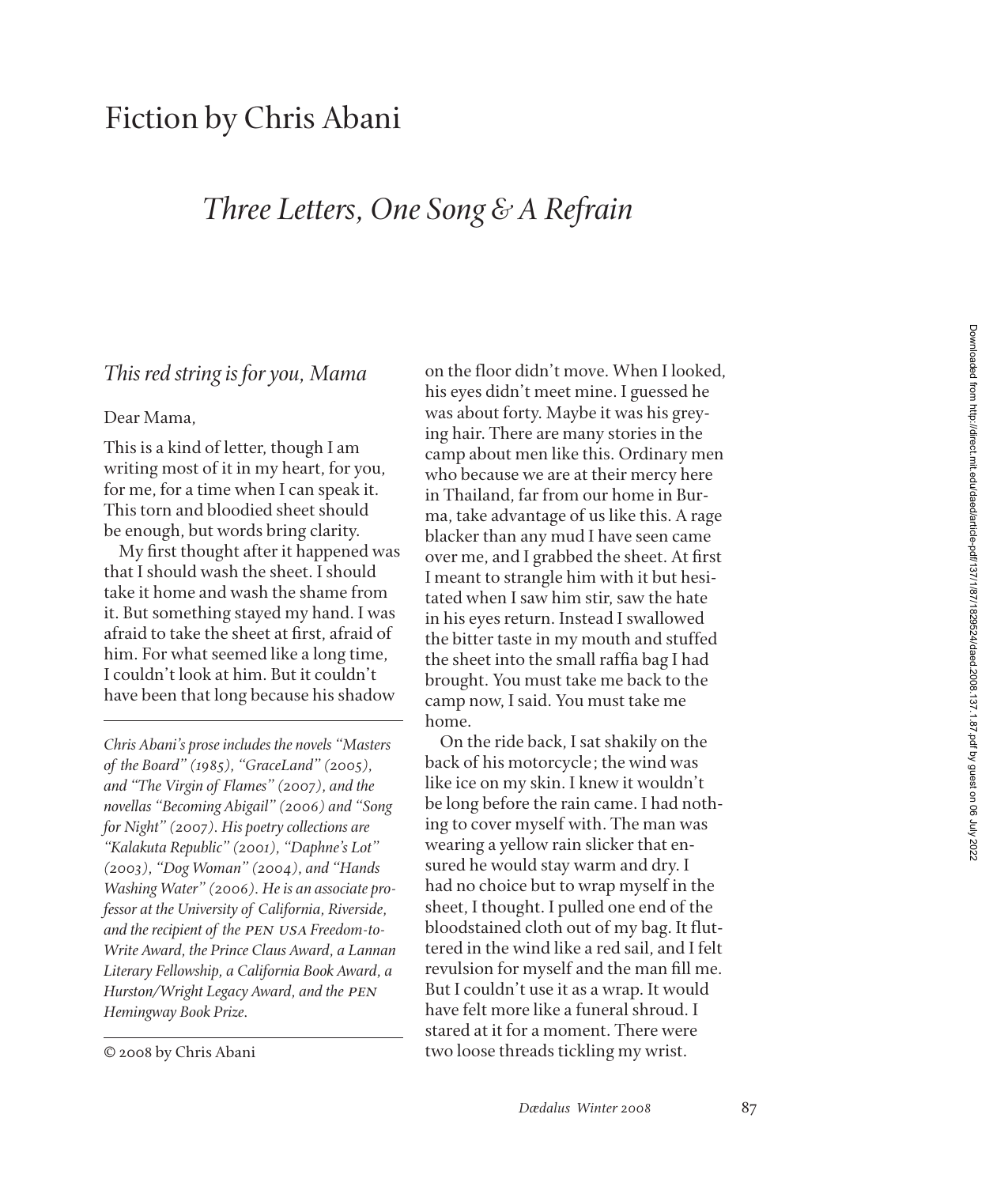Downloaded from http://direct.mit.edu/daed/article-pdf/137/11829524/daed.2008.137.1.87.pdf by guest on 06 July 2022 Downloaded from http://direct.mit.edu/daed/article-pdf/137/1/87/1829524/daed.2008.137.1.87.pdf by guest on 06 July 2022

*Fiction by* 

When I got home, I plucked them. One red string I tied around a flower and hid in the bamboo rafters; the other I tied around my wrist. This is the old way, Mama.

As we rode on that unstable motorcycle, I shoved the cloth back into the raf fia bag and instead wrapped my arms around the body of the man who had just raped me. For balance: for safety. The first drop of cold wetness hit me, and I thought, let it rain, that is better than wrapping death around me.

It is still raining, Mama. The way it does here. One drop first and then sheets all at once. I used to play as a child in the rain back home. Do you remember? There is something primitive about this rain. It feels right.

I know we are Christians now, but if I had money, I would set a date for the great sacrifice and have the priest kill a boar and a white chicken as I confess my sins to the Lords of Land and Water. But I *can* tie my wrist. I still remember what you taught me, even here, even here without you. This red string is for you.

#### *Letter to a vengeful angel*

#### Dear Boy,

I don't know your name otherwise I would use it. So I call you boy, because that is what you are. A child: no different from me and also, like me, one who carries the burden of our people's hate. I think of you as an angel because from the bottom of that ditch where we hid from your patrol, a line of soldiers not far from me, the sun, bright through the rain, looked like an angel's wing spread over them. And you, the youngest one, followed a few steps behind. You stopped when you saw me, and there alone, framed against the fan of sunlight, you looked like an angel. I knew you could see me; I knew because your gun was pointed at me and you were crying. I never knew soldiers could cry. But you were crying.

That is why I am writing this unspoken letter in my heart to you, and believe that because you were crying you will hear me. I have often wondered why you spared me. Was it to spare yourself the consequences of my death? Or was it because you looked deep enough into my eyes, and saw something that kept you from pulling the trigger?

I feel pity for you even though soldiers like you have treated us like animals because we are Karen. I am Karen, my mother taught me to say even as a child. To say it like this – *ko ren*. Like the fish? I asked; and she said, Why not? Our ancestors crossed the Gobi, the river of running sand to come to our homeland.

It was raining when the first soldiers came, raining and night darker than water in a well. At first we thought the mortars were thunder, the flash of tracer bullets lightning. But it was soldiers like you, and soon everything was noise and fire and smoke. People running, screaming, as bullets cut through us like sticks through wet rice paper. That's when I lost my mother. I saw my father begging for our lives as we ran out the back of the hut and into the jungle. I saw as they cut him down like a weed. And then I ran deep into the rain and the dark wet steaming jungle and lost both of them.

And in the morning, I walked out of the jungle into the burning skeleton of my village. Most of the villagers were back, and they had buried nearly all the dead. I walked to the edge of the hill, the one that falls down into the valley. From up there I used to pretend I could see the whole world, and a river whose name I have forgotten. That morning, it was just a deep ravine with a river.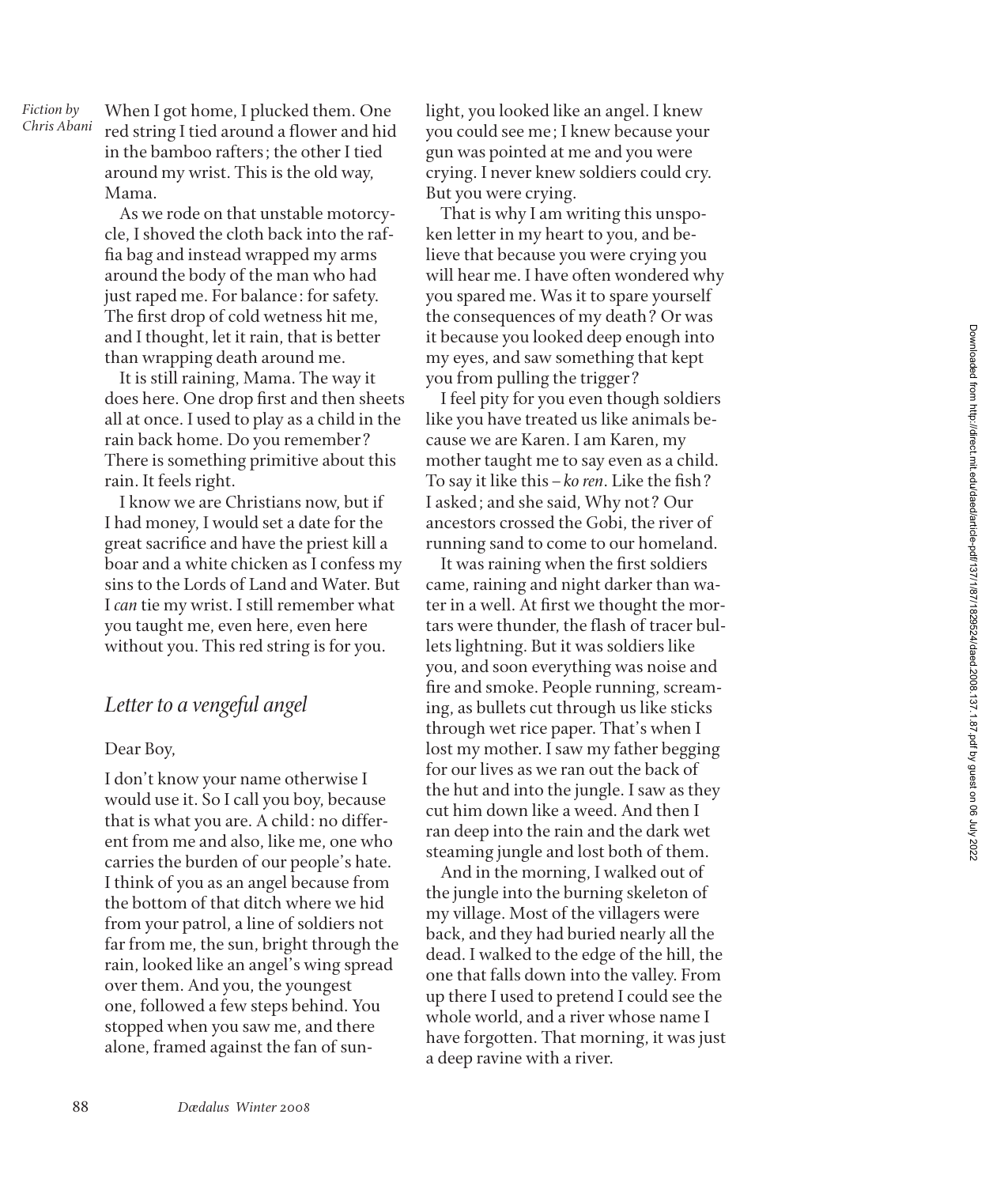I couldn't find my parents or our house at first and probably never would have if I hadn't found our neighbor's son, twelve like me, sitting on the floor by the remains of his home. Both his parents were dead, too, leaving him with his baby sister. I forgot myself at this sight. I tried to take the baby from him, but he fought me, so all day I sat next to him as he rocked her, letting her suckle at his nipple. Together we stared into the distance. It was hours before I realized the baby had died. Later, before dark, the elders gathered the survivors, and we all left for the safety of the jungle, sure the soldiers would return.

I cannot remember much about that time in the jungle hiding. Only little things, like a bird flashing by, red and rude against the jungle walls so green and dark they could have been the face of night. Staring with surprise at my reflection in a clear pool: eyes that held irises so black, a square face that made me look like a boy, and a smile that my mother used to say was like a butterfly landing on her palm. I can't find that smile anywhere, anymore.

One morning, a few days into the jungle, I woke to a woman wailing over her dead dog, and it wasn't long before other mourners joined her. They weren't crying for her dog, though. Many had lost family and their own pets. And they were crying not only because it was safe to mourn this way but also because they loved their pets. It is a sad sight: a rainy dark jungle and a woman crying over a dead dog.

I remember pulling leeches from my skin with a joy that was hard to describe. When they popped off they left a bleeding wound, red against my dark olive skin, a wound that stung. It felt good, that stinging. It felt good to feel something. We ate what we could find: worms, grubs, bananas, and even insects, but no meat. It was always raining so hard we couldn't cook anything.

We couldn't even make a fire to keep us dry, to keep warm by, and soon, our clothes began to rot on us. As they rotted, we got rashes and sometimes sores. By the third week we had all lost our shame. We went to the toilet within sight of each other, men and women. It was simply safer–or felt safer–to be no further than a quick glance from each other. My period came on that trek through the jungle. I had no rags to staunch it like I had seen my mother do, so I let it run down my leg.

The rain took it all.

My mother used to say that rain here pours like a blessing, like a thick veil that parts to reveal the bride's face. But nearly every day, when this rain parted, it was not a bride's face that was revealed but a long line of soldiers, like you, like death, marching toward us, and we would always scatter with a practiced silence and hide. Six weeks after we first went to hide in the jungle, we were found by a group of Karen guerillas. They led us out of the jungle. Warned us about the paths and showed us how to avoid the mines. They led us to a refugee camp.

I feel bad because I pity you–boy, soldier–because it feels like a betrayal of my people, and of my dead parents. But maybe this is how I will relearn my beauty. If you are still alive, boy, I hope you find yours.

## *A song for the camp*

#### Sing with me.

Camp: rickety shelters we would never have put our animals in, packed in tight rows like the pretend houses children might build; hunger; narrow streets running through this shanty-

*Three Letters, One Song & A Refrain*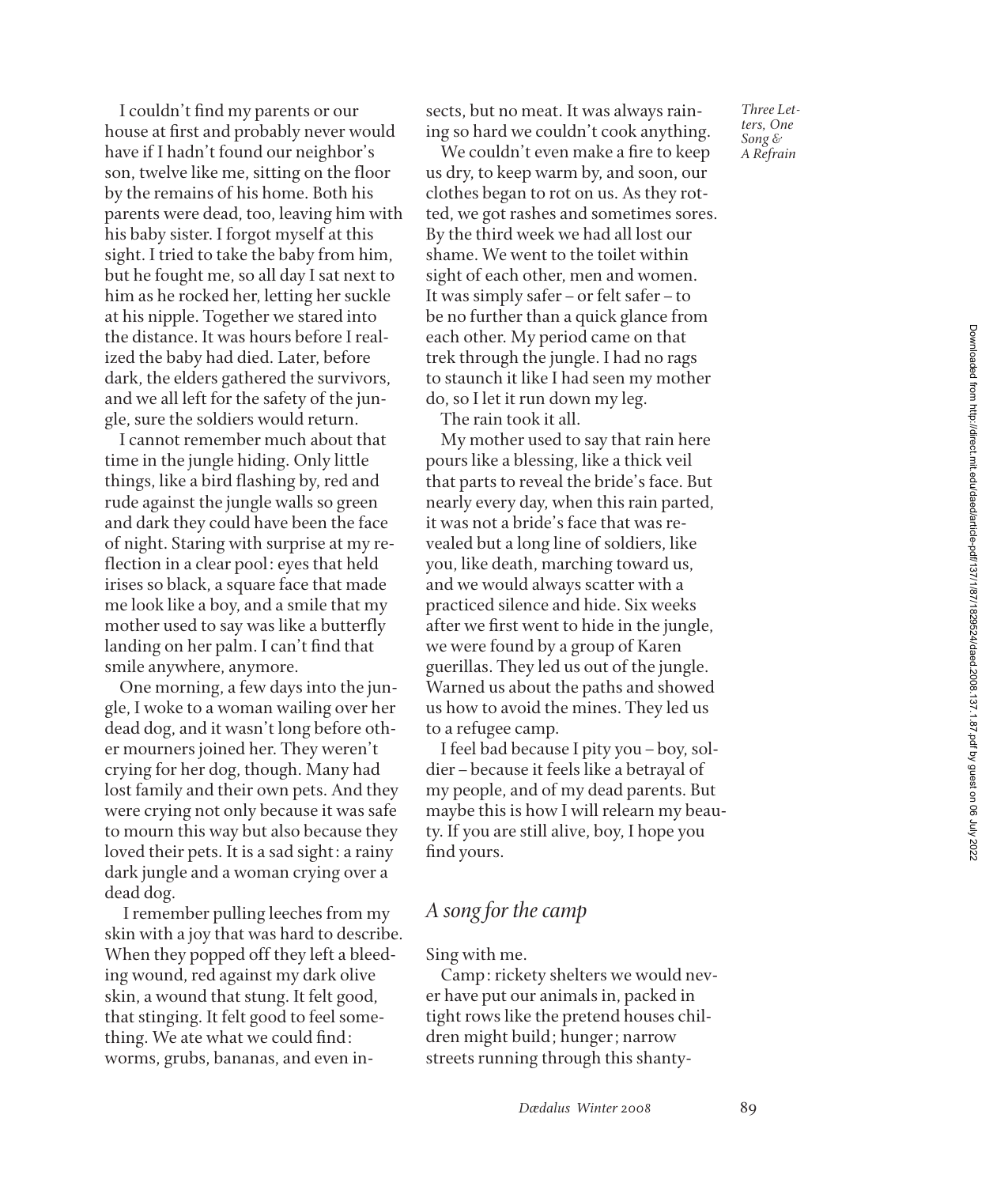*Fiction by Chris Abani* town, each a river of filth and shit even the dogs avoid; hunger; scavenging the already barren countryside by the river for food; hunger; sickness, diarrhea; hunger; rain and more rain; hunger. It is hard to hold onto all that we were before we came here.

Sing with me.

I was so young when my mother left me, but I can remember the verse of Karen poetry she sang as she cooked, mixing her grief in with the food. Perhaps this is why I remember it so well:

God took the foam of water It becomes banyan's flower Foam of water god's taking *Keh taw weh ler kler ah klee* It becomes a banyan's seed

Sometimes I want to be the banyan seed, to hold all of Buddha's enlightenment in my heart. I heard about Jesus and the angels in this camp, and sometimes I want to be an angel. When I see hungry children like me wandering around, shoulder blades sharp as wings, I want to fly. Between my house in this camp and the one next to it is just enough space for me to spread my arms. Every day I place my arms against the wood beams of the two houses and hold them there, pushing up against each beam with all my strength. When I step out and hold my arms down, they rise into wings by themselves, and it feels like flying, and I love it because it is the best secret ever, like an angel. And I can be free, but not afraid.

#### *A letter to my rapist*

#### Dear Rapist,

I wasn't afraid when you came on your motorcycle to hire someone to clean your house. I wasn't afraid because I

was hungry. I had heard stories of men like you, men who prey on the weak and needy, but I wasn't afraid because whatever else you might do to me, it is better than waiting for the slow death of starvation here. And there is always the chance that you will be a good man, that you will have work and food for me.

I try to tell myself that it wasn't my fault. That if death comes to you wearing a safe face it is hard to run. We rode for a long time until we came to a hut in the middle of some rice fields. You parked your motorcycle and pulled me off. I am coming, I said, running to catch up. I had brought a small brush and rags in my raffia bag to clean with. It was a small hut and I would do a good job and be paid well. I was saving to go back to school. Once inside the hut, you pushed me onto the small mattress with a dirty white sheet in the corner and tore my clothes. I didn't understand until I felt the pain.

Surely you must have seen my fear in my eyes. I was barely thirteen; I had almost no breasts, no pubic hair; and I had been bleeding for only a few months. You must have seen the child I was in my eyes. How were you able to turn away?

I want to curse you. I want to curse you until your manhood shrivels up. I want to curse your unborn children and your wife and your mother and your father and your life. I want you to die. This is true. No one will ever see it on my face, or hear these words from me, but I want you to die.

It rained the whole ride back to the camp. I felt it on my head, and I bent back and felt the cool water run off my face like tears, and I thought that in the end this is what it is like to be a woman here. We are seen only when men want the banyan seed between our legs; until then, we are composed of shadows. Nothing more.